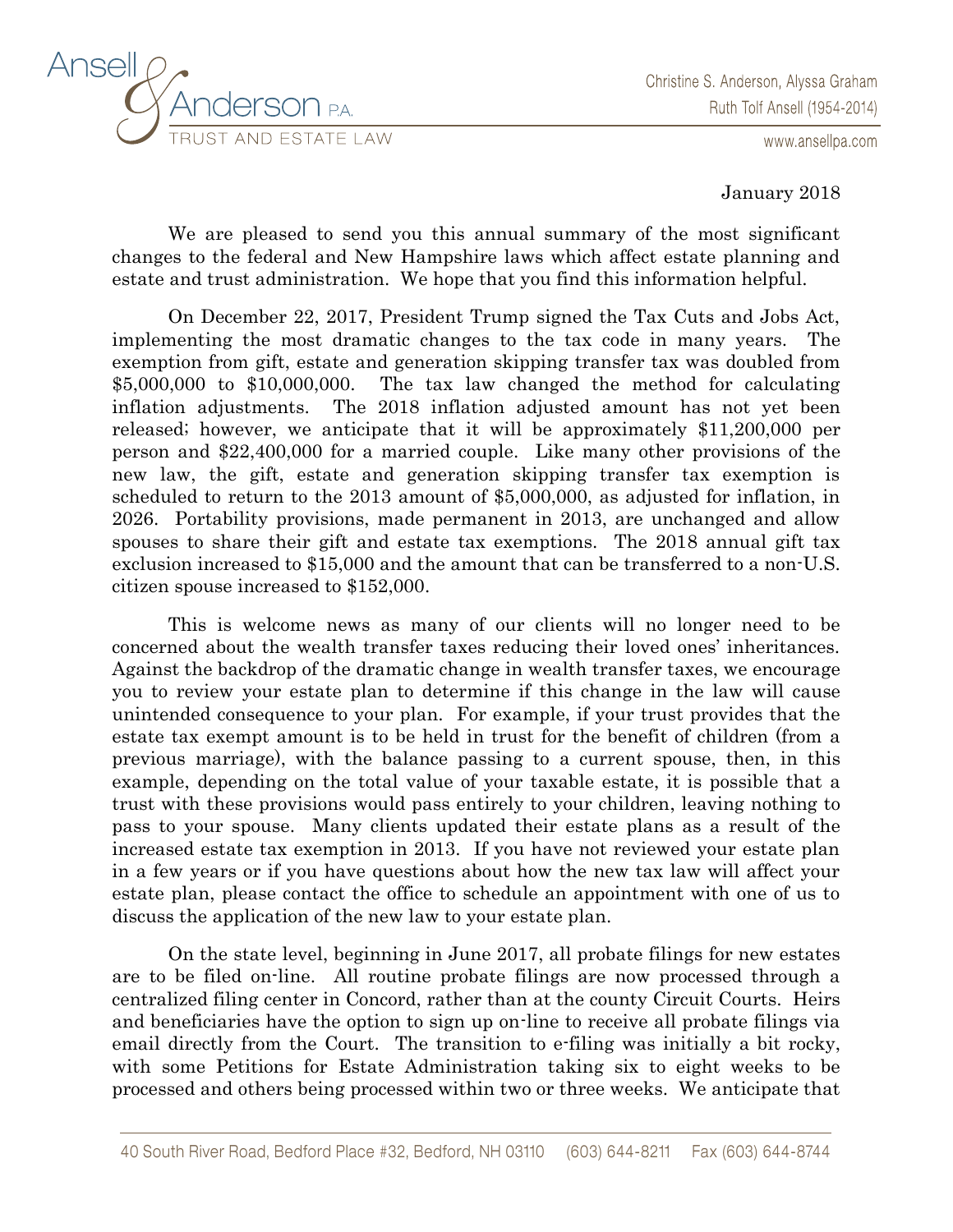going forward the e-filing system will be a positive change, making the probate process more efficient.

Effective January 1, 2018, New Hampshire adopted its own version of the Uniform Power of Attorney Act. Under the new law, third parties, such as banks and financial institutions, are prevented from arbitrarily refusing to accept powers of attorney. If a third party refuses to accept a notarized power of attorney, there is a process for the agent to obtain a court order mandating the acceptance with the third party paying the attorneys' fees associated with obtaining the court order. We anticipate that these provisions in the law will be a deterrent to third parties refusing to accept notarized powers of attorney. While there is a statutory form for a power of attorney, we have opted to continue to use our forms, with appropriate modifications and references to the new statute. Powers of attorney signed under the previous law are still effective and do not need to be updated to comply with the new law. The provisions of the new law apply to powers of attorney signed before, on or after January 1, 2018.

Since 2009, New Hampshire has authorized self-settled asset protection trusts. Originally, this was authorized under the Qualified Dispositions in Trusts Act, which allowed an individual to transfer property to an irrevocable trust that provides asset protection but still allowed the individual to benefit from the property transferred to the trust. In 2017, the Qualified Dispositions in Trusts Act was repealed, although existing trusts created under the Act were grandfathered. In place of the Qualified Dispositions in Trusts Act several statutory provisions were added that together provide similar protection for irrevocable self-settled asset protection trusts. Under the new provisions, a trust offers asset protection for a grantor who is a beneficiary of the trust, provided that the trust includes a spendthrift clause, and a condition that the grantor cannot make distribution to himself or herself. A spendthrift clause indicates that the trust assets are not subject to anticipation, assignment, pledge, sale or transfer by the beneficiary.

New Hampshire is the first state in the U.S. to authorize civil law foundations. Civil law foundations are trust-like vehicles used primarily in continental Europe. The new law takes elements from the New Hampshire Trust Code, and its corporate and limited liability law. Presently, the law is unsettled with respect to whether civil law foundations will be taxed as trusts. Until their tax treatment is resolved, they are unlikely to be widely used.

New Hampshire trust law is cutting-edge. The New Hampshire Supreme Court recently decided a high-profile case with potentially far-reaching implications: David Hodges, Jr. et al v. Alan Johnson et al 2016-0130. In the Hodges case, the trustees decanted assets from certain irrevocable trusts into new irrevocable trusts and in the process eliminated certain discretionary beneficiaries of the first trust. The decantings were authorized under the terms of the trust and under the New Hampshire decanting statute in effect at the time of the decantings. The trustees argued that the decantings were necessary to preserve the business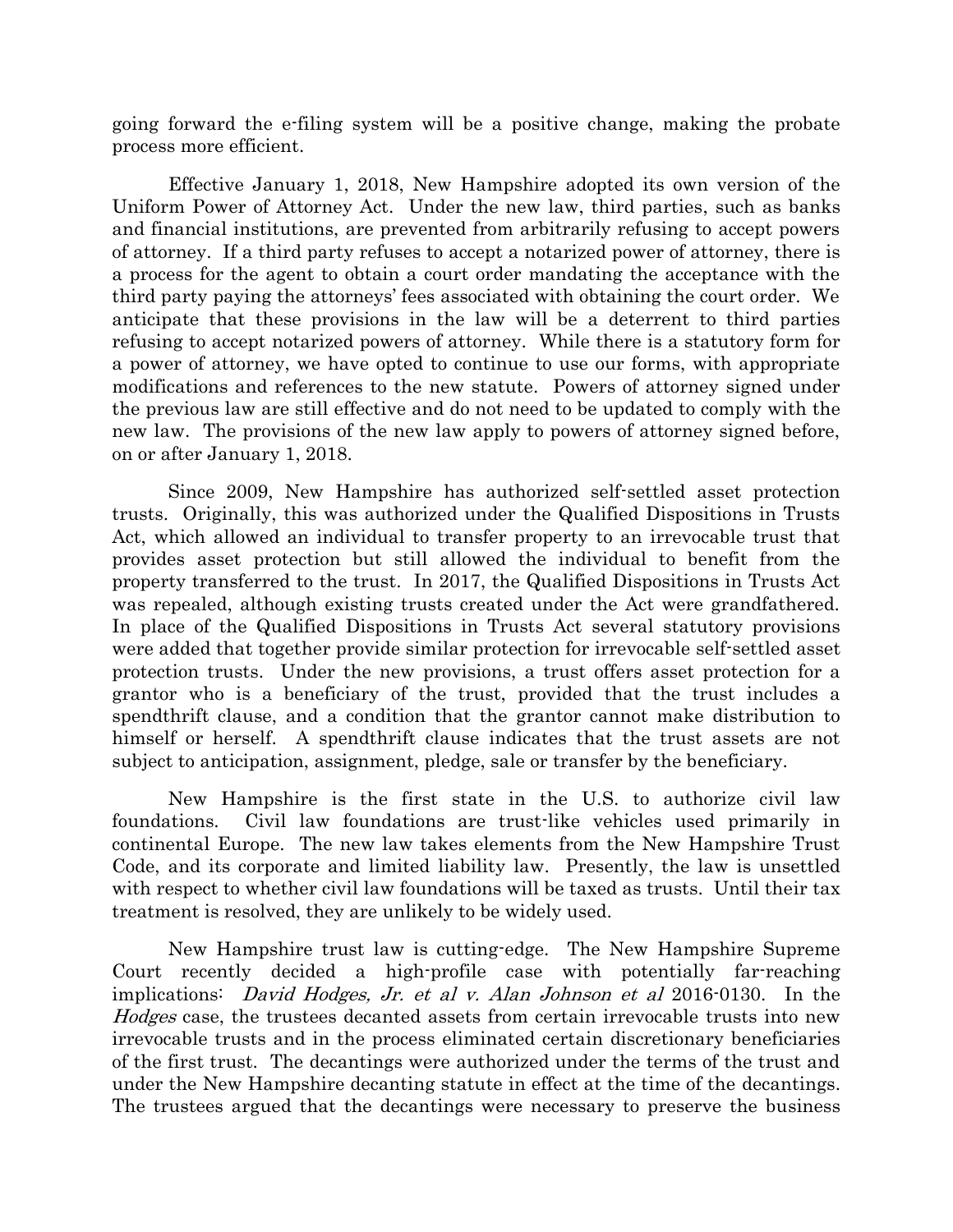purpose of the original trust, which held interests in the closely-held business of the grantor. The probate court judge held, and the Supreme Court affirmed, that the decantings were void because they were "accomplished without consideration for the interests of the [removed] beneficiaries." The Court stated that the authority to decant "does not abrogate the trustee's duty under [the statute] to administer, invest and manage the trust and distribute the trust property in good faith, in accordance with its terms and purposes and the interests of the beneficiaries, and in accordance with this chapter." There is a pending appeal of the Supreme Court decision. We will continue to watch how it unfolds in the courts and keep you informed.

There were two major cases decided in Massachusetts involving long-term care planning techniques: *Heyn v. Director of the Office of Medicaid*, 89 Mass. App. Ct. 312 (2016) and Daley v. Executive Office of Health and Human Services  $\&$ Nadeau v. Director of the Office of Medicaid (combined cases), 477 Mass. 188 (2017). Although these cases are not the law in New Hampshire, they provide insight into the direction in which the law may be moving. MassHealth has historically attacked transfers of homes to irrevocable trusts; however, the Supreme Judicial Court (SJC) in Massachusetts recently rejected MassHealth's arguments. MassHealth had argued that the assets of an irrevocable trust were countable for purposes of MassHealth eligibility when the grantor retained the right to live in a home that had been transferred to an irrevocable trust. In one of the *Daley* cases, the grantors transferred their home to an irrevocable trust, reserving in the trust the right to live in the home. In the other, the grantors reserved for themselves a life estate in the deed and transferred the remainder interest to an irrevocable trust. The SJC indicated that in both cases, the home was not to be considered a countable asset for purposes of determining eligibility for benefits. In the *Heyn* case, the SJC rejected MassHealth's arguments about why certain provisions in an irrevocable trust caused the trust assets to be accessible to the grantor, despite the trust clearly stating the opposite. We will stay tuned to see how the law in New Hampshire evolves in response to these decisions.

New Hampshire is working with the State of Ohio to offer ABLE accounts to New Hampshire residents under a new program called STABLE NH. The STABLE NH accounts are offered through a partnership with Ohio's STABLE program. The Achieving a Better Life Experience (ABLE) Act was passed in December of 2014, allowing tax-favored savings accounts for individuals who are blind or disabled. Assets in an ABLE account will not disqualify the beneficiary from eligibility for government benefits, provided that certain requirements are met. In 2016, the New Hampshire legislature enacted the New Hampshire ABLE savings account program. Additionally, the 2017 Tax Cuts and Jobs Act authorized rollovers from a beneficiary's 529 education savings account to an ABLE account for the same individual. The rollovers are subject to the annual contribution limit, currently \$15,000. (This amount is tied to the annual gift tax exclusion amount.)